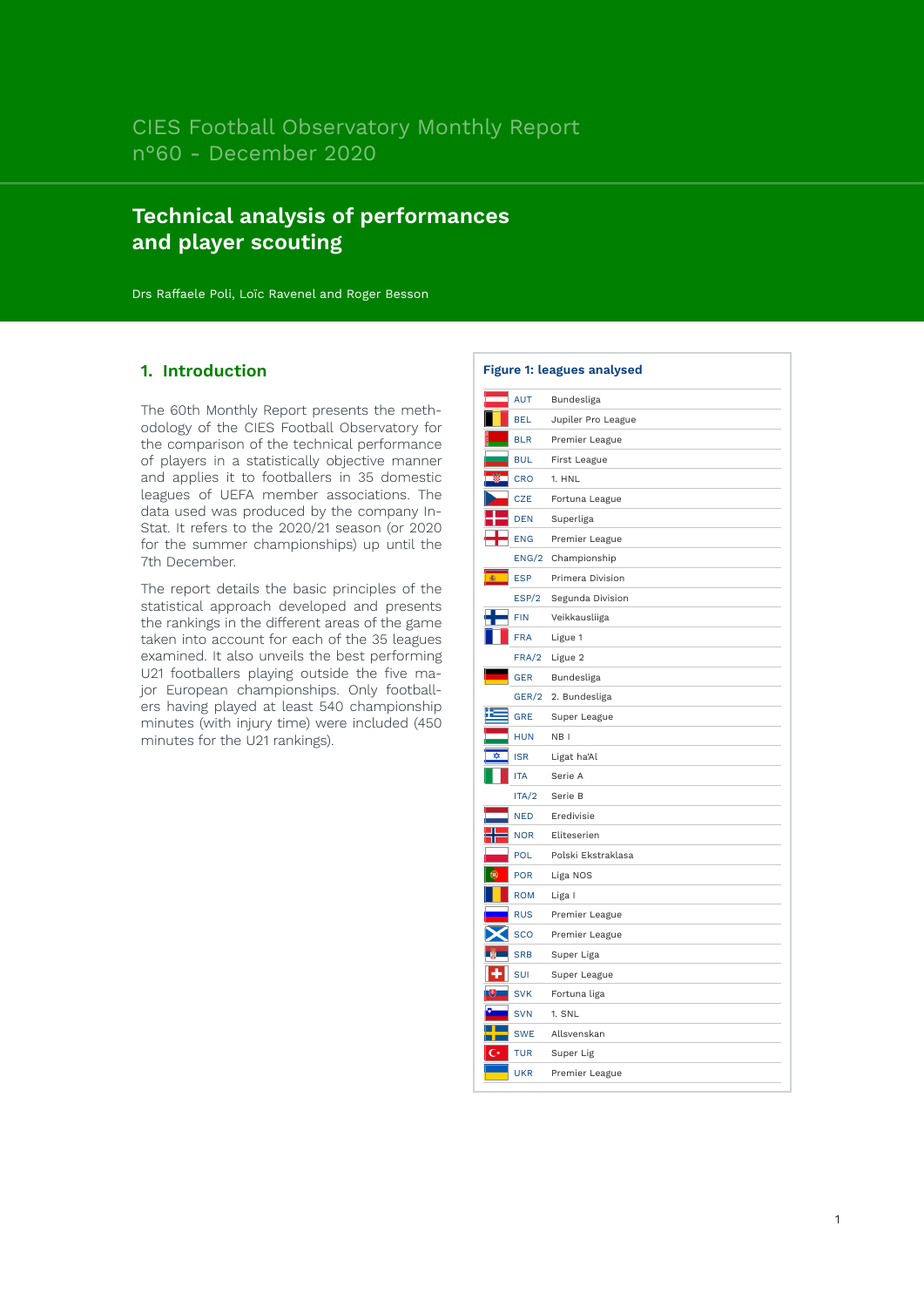

## **2. Methodology**

The starting point of the approach was to classify the technical gestures of outfield players in different areas of the game. Among all game actions, we have selected the most important for one's team to win from both an offensive and defensive standpoint. The composite indicators thus developed combine as much as possible the volume of actions carried out (productivity) and their outcome (efficiency).

From a defensive point of view, the rigour indicator highlights the players most able to prevent their adversaries from creating chances through a strong presence in duels. The ability to not make mistakes was also included in the calculation. This domain showcases footballers who are most gifted in terms of marking and relies on qualities such as physical strength, timing and concentration.

Also when it comes to defending, recovery measures the ability of players to minimise their adversaries' chances through intercepting their passes or taking possession of lost balls. This area of the game highlights footballers who are most skilled at anticipating the opponents' offensive intentions, and requires qualities such as positional awareness, tactical intelligence and stamina.

The third area, **distribution**, concerns players who are particularly adept at keeping the ball moving. This aptitude is of key importance insofar as it allows teams to dominate the game. As for individual qualities associated with this area of the game, we can notably put forward the technique, the game vision and the ability to keep calm despite opponents' pressing.

From an attacking point of view, take on measures the ability of players to challenge successfully their opponents. Without players who are able to create an effect of outnumbering, teams struggle to create opportunities. Aside from technical ability, the skills required to excel at take on notably are risk taking, explosiveness and cunning.

Chance creation designates the ability of players to put teammates in a favourable shooting position. This area foregrounds players who are most adept at the final pass. In addition to skills already mentioned like technique and vision, chance creation requires further specific abilities such as creativity, swift decision making and instinct.

Finally, shooting measures the capacity for players to shot accurately at the opponents' goal. In football, a sport where goals are in short supply, having players who are able to take advantage of opportunities is an aspect of the utmost importance. Apart from the above-mentioned attributes, shooting requires skills such as precision, self-composure and power.

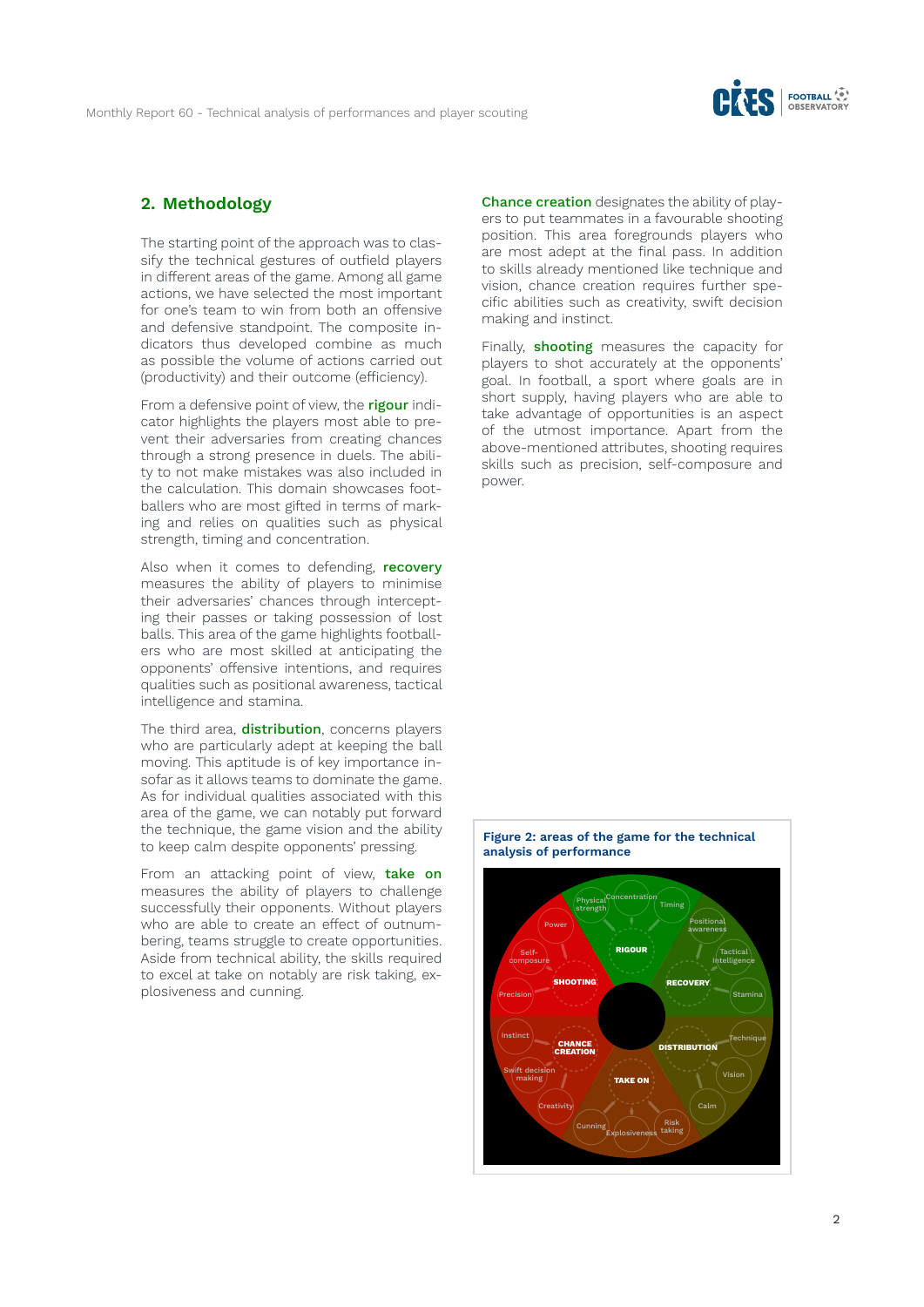

# **3. Results**

The method developed was applied to footballers having played at least 540 minutes (including injury time) during the 2020/21 (or 2020) season up until December 7th in the 35 leagues for which we have access to in the In-Stat database. This chapter presents the lists of the best footballers for each of the six areas of the game covered in our methodology.

### **Rigour**

For rigour, the three top values among all players have been measured for two big-5 league footballers, Willi Orban (RB Leipzig) and Berat Djimsiti (Atalanta), as well as for the Austrian Gernot Trauner (LASK Linz). Another Austrian Bundesliga player, Dominik Baumgartner (Wolfsberger AC), figure in the top 10 overall rankings, alongside Celtic FC centre back Shane Duffy.

|            | Figure 3: best players in rigour, by league |                        |
|------------|---------------------------------------------|------------------------|
| <b>AUT</b> | Gernot Trauner                              | <b>LASK Linz</b>       |
| <b>BEL</b> | Dylan Batubinsika                           | Royal Antwerp          |
| <b>BLR</b> | Miha Goropevšek                             | <b>Dinamo Minsk</b>    |
| <b>BUL</b> | Martin Kavdanski                            | <b>FK Tsarsko Selo</b> |
| <b>CRO</b> | Aleksandar Jovičić                          | <b>HNK Gorica</b>      |
| <b>CZE</b> | Mohamed Tijani                              | FC Slovan Liberec      |
| <b>DEN</b> | Rasmus Thelander                            | <b>Aalborg BK</b>      |
| <b>ENG</b> | Liam Cooper                                 | <b>Leeds United</b>    |
| ENG/2      | Dael Fry                                    | Middlesbrough FC       |
| <b>ESP</b> | David García                                | CA Osasuna             |
| ESP/2      | Ignasi Miquel                               | <b>CD Leganés</b>      |
| <b>FIN</b> | Robin Buwalda                               | <b>IFK Mariehamn</b>   |
| <b>FRA</b> | Brendan Chardonnet                          | <b>Stade Brestois</b>  |
| FRA/2      | Séga Coulibaly                              | AS Nancy-Lorraine      |
| <b>GER</b> | Willi Orban                                 | <b>RB</b> Leipzig      |
| GER/2      | Timo Hübers                                 | Hannover 96            |
| <b>GRE</b> | Spyros Risvanis                             | <b>Atromitos FC</b>    |
| <b>HUN</b> | Danijel Romić                               | <b>Budafoki MTE</b>    |
| <b>ISR</b> | Ori Dahan                                   | Ironi Kiryat Shmona    |
| <b>ITA</b> | Berat Djimsiti                              | Atalanta BC            |
| ITA/2      | Biagio Meccariello                          | <b>US Lecce</b>        |
| <b>NED</b> | Nicolás Tagliafico                          | <b>AFC Ajax</b>        |
| <b>NOR</b> | Stian Gregersen                             | Molde FK               |
| <b>POL</b> | Tomáš Petrášek                              | Raków Czestochowa      |
| <b>POR</b> | João Palhinha                               | <b>Sporting CP</b>     |
| <b>ROM</b> | Bogdan Mitrea                               | Sepsi OSK              |
| <b>RUS</b> | Igor Diveev                                 | <b>CSKA Moskva</b>     |
| <b>SCO</b> | Shane Duffy                                 | <b>Celtic FC</b>       |
| <b>SRB</b> | Vasilije Bakić                              | FK Indija              |
| <b>SUI</b> | Birama Ndoye                                | <b>FC Sion</b>         |
| <b>SVK</b> | Richard Križan                              | AS Trenčín             |
| <b>SVN</b> | Dušan Stojinovič                            | <b>NK Celje</b>        |
| <b>SWE</b> | Daniel Jarl                                 | <b>IK Sirius</b>       |
| <b>TUR</b> | Christian Luyindama                         | <b>Galatasaray SK</b>  |
| <b>UKR</b> | Joel Abu Hanna                              | Zorya Luhansk          |
|            |                                             |                        |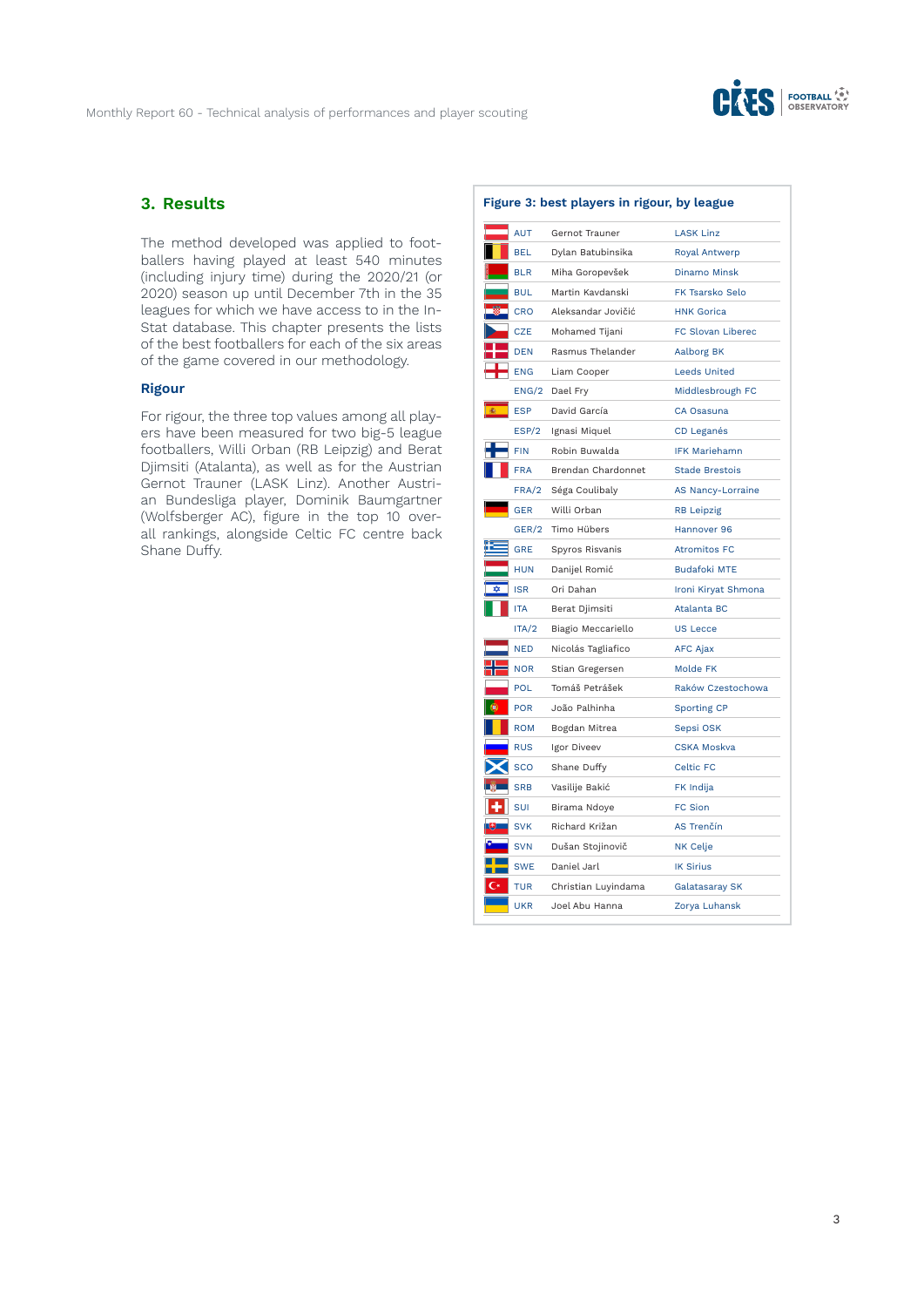

### **Recovery**

As for recovery, the best absolute scores were recorded for two German Bundesliga players: the German full international Leon Goretzka (Bayern Munich) and the Bayer Leverkusen captain Lars Bender. The two best performing players in recovery outside of the five major European leagues are Gabriel Appelt (Benfica) and Adam Maher (Utrecht).

|    |            | Figure 4: best players in recovery, by league |                        |
|----|------------|-----------------------------------------------|------------------------|
|    | <b>AUT</b> | Philipp Wiesinger                             | <b>LASK Linz</b>       |
|    | <b>BEL</b> | Maxime D'Arpino                               | <b>KV Oostende</b>     |
|    | <b>BLR</b> | Július Szöke                                  | Shakhtyor Soligorsk    |
|    | <b>BUL</b> | Amos Youga                                    | <b>CSKA Sofia</b>      |
|    | <b>CRO</b> | Stanko Jurić                                  | Hajduk Split           |
|    | <b>CZE</b> | Jan Jeřábek                                   | <b>FK Pardubice</b>    |
|    | <b>DEN</b> | José Zeca                                     | FC København           |
|    | <b>ENG</b> | Josh Brownhill                                | <b>Burnley FC</b>      |
|    | ENG/2      | Daniel Barlaser                               | <b>Roterham United</b> |
| 客。 | <b>ESP</b> | Oier Sanjurjo                                 | CA Osasuna             |
|    | ESP/2      | Óscar Valentín                                | Rayo Vallecano         |
|    | <b>FIN</b> | <b>Bismark Boateng</b>                        | <b>KuPS</b>            |
|    | <b>FRA</b> | Idrissa Gueye                                 | Paris St-Germain       |
|    | FRA/2      | Yohann Magnin                                 | <b>Clermont Foot</b>   |
|    | <b>GER</b> | Leon Goretzka                                 | Bayern München         |
|    | GER/2      | Jaka Bijol                                    | Hannover 96            |
|    | <b>GRE</b> | Nenad Krstičić                                | <b>AEK Athens</b>      |
|    | <b>HUN</b> | Benjámin Cseke                                | <b>MTK Budapest</b>    |
|    | <b>ISR</b> | Dan Glazer                                    | Maccabi Tel Aviv       |
|    | <b>ITA</b> | Marten de Roon                                | Atalanta BC            |
|    | ITA/2      | Nicola Pavan                                  | <b>AS Cittadella</b>   |
|    | <b>NED</b> | Adam Maher                                    | <b>FC Utrecht</b>      |
|    | <b>NOR</b> | Jack Ipalibo                                  | Strømsgodset IF        |
|    | POL        | <b>Bartosz Slisz</b>                          | Legia Warszawa         |
| ۵  | POR        | Gabriel Appelt                                | <b>SL Benfica</b>      |
|    | <b>ROM</b> | Florin Ștefan                                 | Sepsi OSK              |
|    | <b>RUS</b> | Yury Gazinskiy                                | FC Krasnodar           |
|    | <b>SCO</b> | Murray Davidson                               | <b>St Johnstone FC</b> |
|    | <b>SRB</b> | Branislav Jovanović                           | <b>FK Proleter</b>     |
|    | <b>SUI</b> | Jordi Quintillà                               | FC St. Gallen          |
|    | <b>SVK</b> | Alexander Mojžiš                              | <b>MFK Ružomberok</b>  |
|    | <b>SVN</b> | Ivan Jelić                                    | <b>FC Koper</b>        |
|    | <b>SWE</b> | Albert Ejupi                                  | <b>Varbergs BoIS</b>   |
|    | <b>TUR</b> | Recep Niyaz                                   | Denizlispor            |
|    | <b>UKR</b> | Vitaliy Vernydub                              | Zorya Luhansk          |
|    |            |                                               |                        |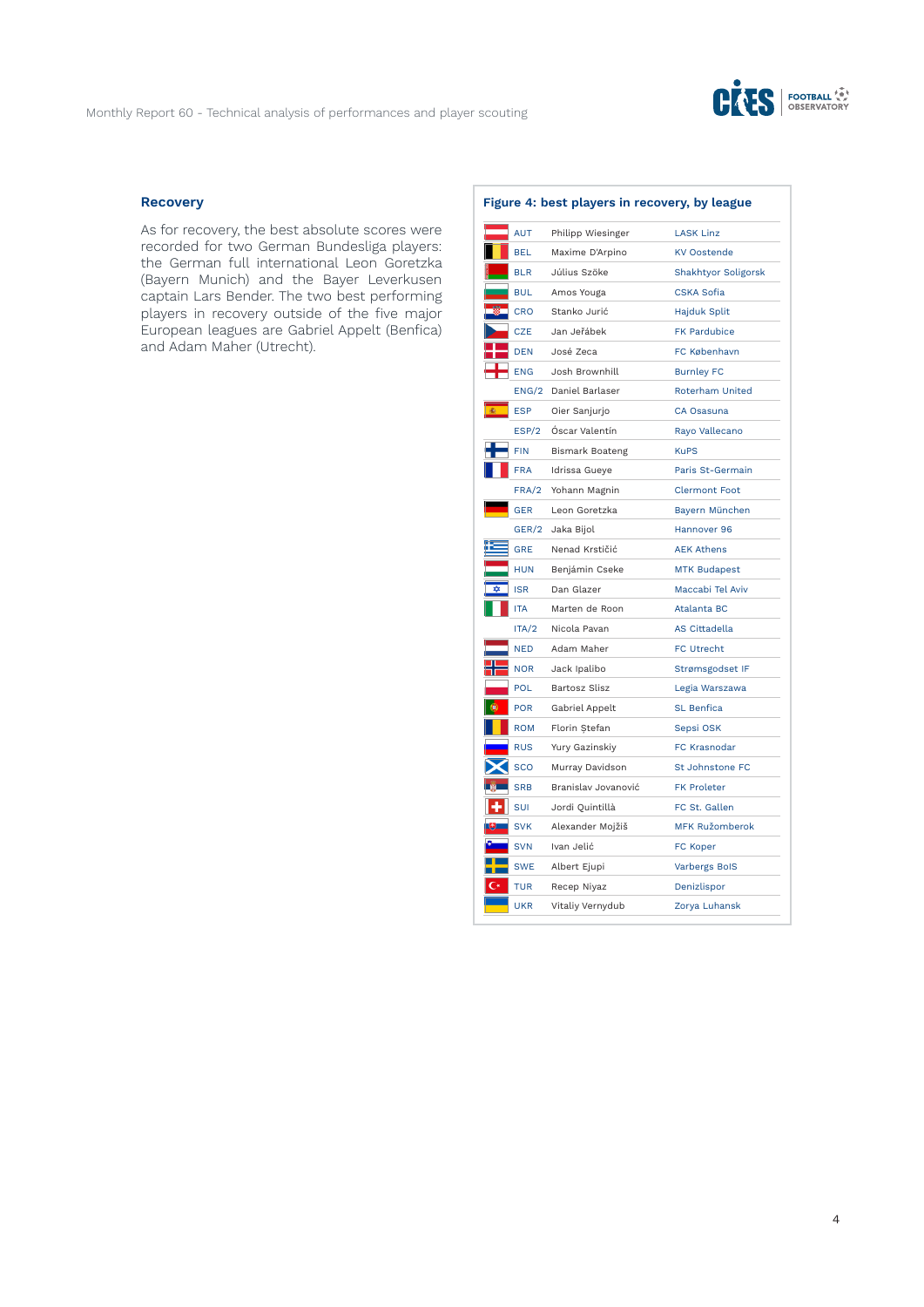

## **Distribution**

In distribution, players from teams whose style of play is based on possession are unsurprisingly at the top of the rankings. The highest value overall was measured for Idrissa Gueye of Paris St-Germain. The Senegalese outranks Sergio Busquets (Barcelona) and Toni Kroos (Real Madrid). The top score outside of the big-5 has been recorded for Alan Patrick (Shakhtar Donetsk).

| <b>AUT</b> | Andreas Ulmer       | FC RB Salzburg              |
|------------|---------------------|-----------------------------|
| <b>BEL</b> | Sven Kums           | <b>KAA Gent</b>             |
| <b>BLR</b> | Evgeni Yablonski    | <b>BATE Borisov</b>         |
| <b>BUL</b> | Alex Santana        | Ludogorets Razgrad          |
| CRO        | Petar Stojanovič    | Dinamo Zagreb               |
| <b>CZE</b> | <b>Borek Dockal</b> | <b>AC Sparta Praha</b>      |
| <b>DEN</b> | Rasmus Falk         | FC København                |
| <b>ENG</b> | Rodri Hernández     | <b>Manchester City</b>      |
|            | ENG/2 Lukas Rupp    | Norwich City                |
| <b>ESP</b> | Sergio Busquets     | FC Barcelona                |
| ESP/2      | Fran Mérida         | <b>RCD Espanyol</b>         |
| <b>FIN</b> | Rasmus Schüller     | <b>HJK Helsinki</b>         |
| <b>FRA</b> | Idrissa Gueye       | Paris St-Germain            |
| FRA/2      | Florian Tardieu     | <b>ES Troyes</b>            |
| <b>GER</b> | Manuel Akanji       | <b>Borussia Dortmund</b>    |
| GER/2      | Sebastian Schonlau  | <b>SC Paderborn</b>         |
| <b>GRE</b> | Márcio Rafinha      | Olympiacos FC               |
| <b>HUN</b> | Igor Kharatin       | Ferencvárosi TC             |
| <b>ISR</b> | Luis Hernández      | Maccabi Tel Aviv            |
| <b>ITA</b> | Mario Pašalić       | Atalanta BC                 |
| ITA/2      | Giulio Donati       | <b>AC Monza</b>             |
| <b>NED</b> | Ryan Gravenberch    | <b>AFC Ajax</b>             |
| <b>NOR</b> | Marius Lode         | FK Bodø/Glimt               |
| POL        | Petr Schwarz        | Raków Czestochowa           |
| <b>POR</b> | Gabriel Appelt      | <b>SL Benfica</b>           |
| <b>ROM</b> | Florin Purece       | Sepsi OSK                   |
| <b>RUS</b> | Rémy Cabella        | FC Krasnodar                |
| <b>SCO</b> | Ryan Jack           | Rangers FC                  |
| <b>SRB</b> | Guelor Kanga        | FK Crvena Zvezda            |
| <b>SUI</b> | Vincent Sierro      | <b>Young Boys</b>           |
| <b>SVK</b> | Nono Delgado        | <b>SK Slovan Bratislava</b> |
| <b>SVN</b> | Blaž Vrhovec        | <b>NK Maribor</b>           |
| <b>SWE</b> | Elias Andersson     | <b>IK Sirius</b>            |
| <b>TUR</b> | Ismaïl Aissati      | Denizlispor                 |
|            |                     |                             |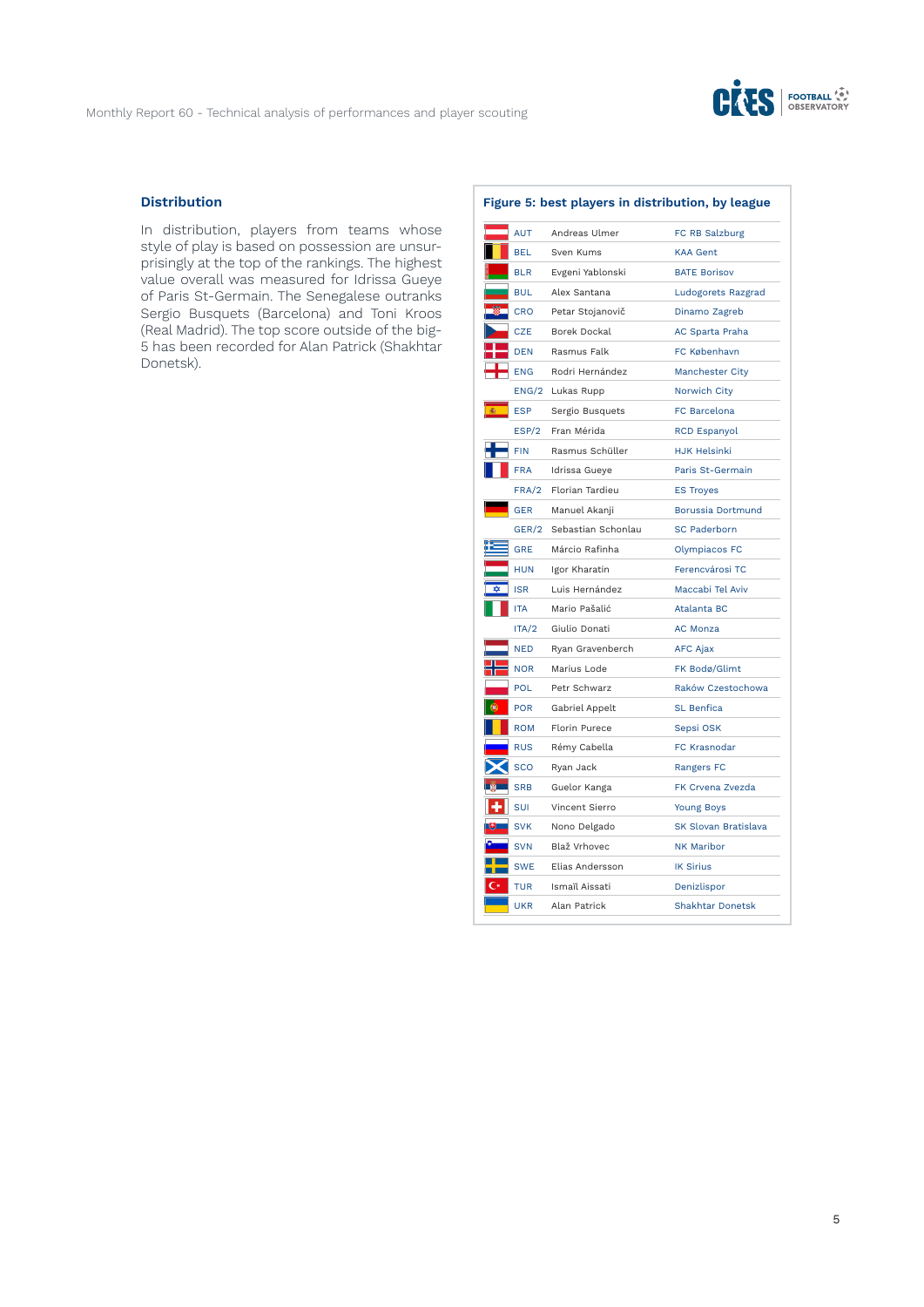

## **Take on**

When it comes to take on, the Wolverhampton winger Adama Traoré stands out. In the overall rankings, the Spanish full international is ahead of Lionel Messi (FC Barcelona) and another over-30 year-old player: Hatem Ben Arfa (Bordeaux). Two players from the Russian top division are in the top 5: Chidera Ejuke (CSKA Moscow) and Daniil Lesovoy (Dinamo Moscow).

| <b>BEL</b><br>Jean-Luc Dompé<br>Zulte Waregem<br>Godfrey Stephen<br><b>FK Isloch</b><br>Alex Santana<br>Ivan Tomečak<br><b>HNK Rijeka</b><br>Pavel Moulis<br><b>FK Teplice</b><br>Kamaldeen Sulemana<br>FC Nordsjælland<br><b>ENG</b><br>Adama Traoré<br>ENG/2<br>Josh Dasilva<br><b>Brentford FC</b><br><b>ESP</b><br>Lionel Messi<br>FC Barcelona<br>ESP/2<br>Gerard Valentín<br>CD Lugo<br><b>FIN</b><br>Albion Ademi<br><b>IFK Mariehamn</b><br><b>FRA</b><br>Hatem Ben Arfa<br>FRA/2<br>Jim Allevinah<br><b>Clermont Foot</b><br><b>GER</b><br>Borna Sosa<br><b>VfB Stuttgart</b><br>FC Heidenheim<br>GER/2<br>Kevin Sessa<br><b>GRE</b><br>Nicolás Martínez<br><b>Volos NFC</b><br><b>HUN</b><br>Junior Tallo<br>Újpest FC<br><b>ISR</b><br><b>Hapoel Tel Aviv</b><br>Shay Elias<br>Rodrigo de Paul<br><b>Udinese Calcio</b><br><b>ITA</b><br>ITA/2<br>Abdelhamid Sabiri<br>Ascoli Calcio<br><b>NED</b><br><b>SBV Vitesse</b><br>Oussama Tannane<br><b>NOR</b><br>Aron Dönnum<br>Valerenga Fotball<br><b>POL</b><br>Conrado Buchanelli<br>Lechia Gdańsk<br><b>POR</b><br>Rafa Silva<br><b>SL Benfica</b><br><b>ROM</b><br>Diego Fabbrini<br>Dinamo București<br><b>RUS</b><br>Chidera Ejuke<br><b>CSKA Moskva</b><br><b>SCO</b><br>Ryan Kent<br><b>Rangers FC</b><br><b>SRB</b><br>Veljko Birmančević<br>FK Cukarički<br><b>SUI</b><br>Moumi Ngamaleu<br><b>Young Boys</b><br>Cesar Blackman<br><b>FC DAC 1904</b><br>Matija Širok<br><b>SVN</b><br><b>ND</b> Gorica<br><b>SWE</b><br>Hosam Aiesh<br><b>IFK Göteborg</b><br><b>TUR</b><br>Ismaïl Aissati<br>Denizlispor<br><b>UKR</b><br>Manor Solomon<br><b>Shakhtar Donetsk</b> | AUT        | Andrés Andrade | <b>LASK Linz</b>          |
|-----------------------------------------------------------------------------------------------------------------------------------------------------------------------------------------------------------------------------------------------------------------------------------------------------------------------------------------------------------------------------------------------------------------------------------------------------------------------------------------------------------------------------------------------------------------------------------------------------------------------------------------------------------------------------------------------------------------------------------------------------------------------------------------------------------------------------------------------------------------------------------------------------------------------------------------------------------------------------------------------------------------------------------------------------------------------------------------------------------------------------------------------------------------------------------------------------------------------------------------------------------------------------------------------------------------------------------------------------------------------------------------------------------------------------------------------------------------------------------------------------------------------------------------------------------------------------------------------------------------------------------------|------------|----------------|---------------------------|
|                                                                                                                                                                                                                                                                                                                                                                                                                                                                                                                                                                                                                                                                                                                                                                                                                                                                                                                                                                                                                                                                                                                                                                                                                                                                                                                                                                                                                                                                                                                                                                                                                                         |            |                |                           |
|                                                                                                                                                                                                                                                                                                                                                                                                                                                                                                                                                                                                                                                                                                                                                                                                                                                                                                                                                                                                                                                                                                                                                                                                                                                                                                                                                                                                                                                                                                                                                                                                                                         | <b>BLR</b> |                |                           |
|                                                                                                                                                                                                                                                                                                                                                                                                                                                                                                                                                                                                                                                                                                                                                                                                                                                                                                                                                                                                                                                                                                                                                                                                                                                                                                                                                                                                                                                                                                                                                                                                                                         | <b>BUL</b> |                | Ludogorets Razgrad        |
|                                                                                                                                                                                                                                                                                                                                                                                                                                                                                                                                                                                                                                                                                                                                                                                                                                                                                                                                                                                                                                                                                                                                                                                                                                                                                                                                                                                                                                                                                                                                                                                                                                         | <b>CRO</b> |                |                           |
|                                                                                                                                                                                                                                                                                                                                                                                                                                                                                                                                                                                                                                                                                                                                                                                                                                                                                                                                                                                                                                                                                                                                                                                                                                                                                                                                                                                                                                                                                                                                                                                                                                         | <b>CZE</b> |                |                           |
|                                                                                                                                                                                                                                                                                                                                                                                                                                                                                                                                                                                                                                                                                                                                                                                                                                                                                                                                                                                                                                                                                                                                                                                                                                                                                                                                                                                                                                                                                                                                                                                                                                         | <b>DEN</b> |                |                           |
|                                                                                                                                                                                                                                                                                                                                                                                                                                                                                                                                                                                                                                                                                                                                                                                                                                                                                                                                                                                                                                                                                                                                                                                                                                                                                                                                                                                                                                                                                                                                                                                                                                         |            |                | Wolverhampton FC          |
|                                                                                                                                                                                                                                                                                                                                                                                                                                                                                                                                                                                                                                                                                                                                                                                                                                                                                                                                                                                                                                                                                                                                                                                                                                                                                                                                                                                                                                                                                                                                                                                                                                         |            |                |                           |
|                                                                                                                                                                                                                                                                                                                                                                                                                                                                                                                                                                                                                                                                                                                                                                                                                                                                                                                                                                                                                                                                                                                                                                                                                                                                                                                                                                                                                                                                                                                                                                                                                                         |            |                |                           |
|                                                                                                                                                                                                                                                                                                                                                                                                                                                                                                                                                                                                                                                                                                                                                                                                                                                                                                                                                                                                                                                                                                                                                                                                                                                                                                                                                                                                                                                                                                                                                                                                                                         |            |                |                           |
|                                                                                                                                                                                                                                                                                                                                                                                                                                                                                                                                                                                                                                                                                                                                                                                                                                                                                                                                                                                                                                                                                                                                                                                                                                                                                                                                                                                                                                                                                                                                                                                                                                         |            |                |                           |
|                                                                                                                                                                                                                                                                                                                                                                                                                                                                                                                                                                                                                                                                                                                                                                                                                                                                                                                                                                                                                                                                                                                                                                                                                                                                                                                                                                                                                                                                                                                                                                                                                                         |            |                | <b>Girondins Bordeaux</b> |
|                                                                                                                                                                                                                                                                                                                                                                                                                                                                                                                                                                                                                                                                                                                                                                                                                                                                                                                                                                                                                                                                                                                                                                                                                                                                                                                                                                                                                                                                                                                                                                                                                                         |            |                |                           |
|                                                                                                                                                                                                                                                                                                                                                                                                                                                                                                                                                                                                                                                                                                                                                                                                                                                                                                                                                                                                                                                                                                                                                                                                                                                                                                                                                                                                                                                                                                                                                                                                                                         |            |                |                           |
|                                                                                                                                                                                                                                                                                                                                                                                                                                                                                                                                                                                                                                                                                                                                                                                                                                                                                                                                                                                                                                                                                                                                                                                                                                                                                                                                                                                                                                                                                                                                                                                                                                         |            |                |                           |
|                                                                                                                                                                                                                                                                                                                                                                                                                                                                                                                                                                                                                                                                                                                                                                                                                                                                                                                                                                                                                                                                                                                                                                                                                                                                                                                                                                                                                                                                                                                                                                                                                                         |            |                |                           |
|                                                                                                                                                                                                                                                                                                                                                                                                                                                                                                                                                                                                                                                                                                                                                                                                                                                                                                                                                                                                                                                                                                                                                                                                                                                                                                                                                                                                                                                                                                                                                                                                                                         |            |                |                           |
|                                                                                                                                                                                                                                                                                                                                                                                                                                                                                                                                                                                                                                                                                                                                                                                                                                                                                                                                                                                                                                                                                                                                                                                                                                                                                                                                                                                                                                                                                                                                                                                                                                         |            |                |                           |
|                                                                                                                                                                                                                                                                                                                                                                                                                                                                                                                                                                                                                                                                                                                                                                                                                                                                                                                                                                                                                                                                                                                                                                                                                                                                                                                                                                                                                                                                                                                                                                                                                                         |            |                |                           |
|                                                                                                                                                                                                                                                                                                                                                                                                                                                                                                                                                                                                                                                                                                                                                                                                                                                                                                                                                                                                                                                                                                                                                                                                                                                                                                                                                                                                                                                                                                                                                                                                                                         |            |                |                           |
|                                                                                                                                                                                                                                                                                                                                                                                                                                                                                                                                                                                                                                                                                                                                                                                                                                                                                                                                                                                                                                                                                                                                                                                                                                                                                                                                                                                                                                                                                                                                                                                                                                         |            |                |                           |
|                                                                                                                                                                                                                                                                                                                                                                                                                                                                                                                                                                                                                                                                                                                                                                                                                                                                                                                                                                                                                                                                                                                                                                                                                                                                                                                                                                                                                                                                                                                                                                                                                                         |            |                |                           |
|                                                                                                                                                                                                                                                                                                                                                                                                                                                                                                                                                                                                                                                                                                                                                                                                                                                                                                                                                                                                                                                                                                                                                                                                                                                                                                                                                                                                                                                                                                                                                                                                                                         |            |                |                           |
|                                                                                                                                                                                                                                                                                                                                                                                                                                                                                                                                                                                                                                                                                                                                                                                                                                                                                                                                                                                                                                                                                                                                                                                                                                                                                                                                                                                                                                                                                                                                                                                                                                         |            |                |                           |
|                                                                                                                                                                                                                                                                                                                                                                                                                                                                                                                                                                                                                                                                                                                                                                                                                                                                                                                                                                                                                                                                                                                                                                                                                                                                                                                                                                                                                                                                                                                                                                                                                                         |            |                |                           |
|                                                                                                                                                                                                                                                                                                                                                                                                                                                                                                                                                                                                                                                                                                                                                                                                                                                                                                                                                                                                                                                                                                                                                                                                                                                                                                                                                                                                                                                                                                                                                                                                                                         |            |                |                           |
|                                                                                                                                                                                                                                                                                                                                                                                                                                                                                                                                                                                                                                                                                                                                                                                                                                                                                                                                                                                                                                                                                                                                                                                                                                                                                                                                                                                                                                                                                                                                                                                                                                         |            |                |                           |
|                                                                                                                                                                                                                                                                                                                                                                                                                                                                                                                                                                                                                                                                                                                                                                                                                                                                                                                                                                                                                                                                                                                                                                                                                                                                                                                                                                                                                                                                                                                                                                                                                                         |            |                |                           |
|                                                                                                                                                                                                                                                                                                                                                                                                                                                                                                                                                                                                                                                                                                                                                                                                                                                                                                                                                                                                                                                                                                                                                                                                                                                                                                                                                                                                                                                                                                                                                                                                                                         |            |                |                           |
|                                                                                                                                                                                                                                                                                                                                                                                                                                                                                                                                                                                                                                                                                                                                                                                                                                                                                                                                                                                                                                                                                                                                                                                                                                                                                                                                                                                                                                                                                                                                                                                                                                         | <b>SVK</b> |                |                           |
|                                                                                                                                                                                                                                                                                                                                                                                                                                                                                                                                                                                                                                                                                                                                                                                                                                                                                                                                                                                                                                                                                                                                                                                                                                                                                                                                                                                                                                                                                                                                                                                                                                         |            |                |                           |
|                                                                                                                                                                                                                                                                                                                                                                                                                                                                                                                                                                                                                                                                                                                                                                                                                                                                                                                                                                                                                                                                                                                                                                                                                                                                                                                                                                                                                                                                                                                                                                                                                                         |            |                |                           |
|                                                                                                                                                                                                                                                                                                                                                                                                                                                                                                                                                                                                                                                                                                                                                                                                                                                                                                                                                                                                                                                                                                                                                                                                                                                                                                                                                                                                                                                                                                                                                                                                                                         |            |                |                           |
|                                                                                                                                                                                                                                                                                                                                                                                                                                                                                                                                                                                                                                                                                                                                                                                                                                                                                                                                                                                                                                                                                                                                                                                                                                                                                                                                                                                                                                                                                                                                                                                                                                         |            |                |                           |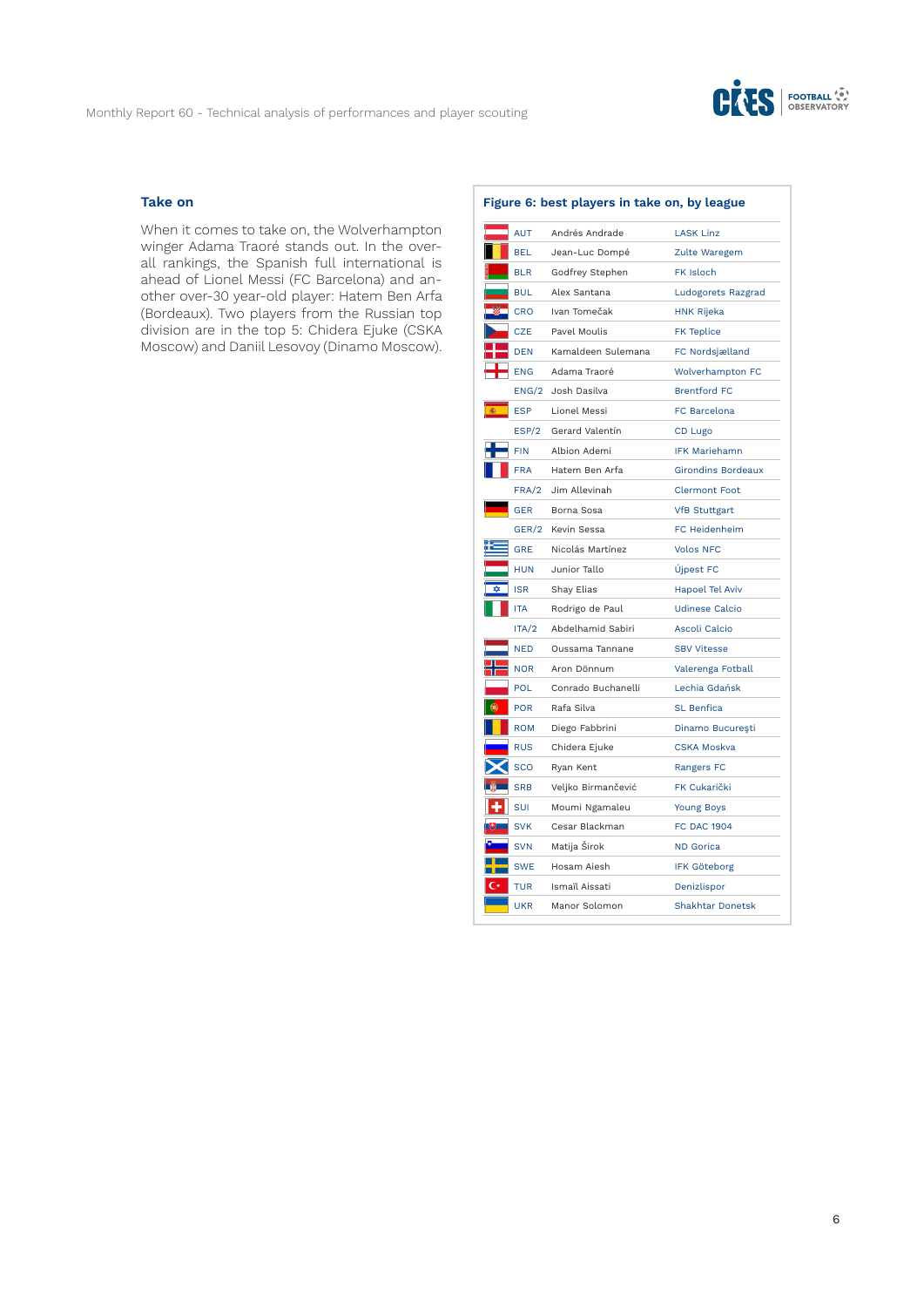

## **Chance creation**

As for chance creation, our approach allows us to highlight the outstanding performances of an extremely talented young player: Dominik Szoboszlai (RB Salzburg). The Hungarian international outranks the Belgian Kevin de Bruyne (Manchester City), as well as the polyvalent Argentinean from Paris St-Germain Ángel Di María.

| <b>AUT</b> | Dominik Szoboszlai   | FC RB Salzburg              |
|------------|----------------------|-----------------------------|
| <b>BEL</b> | Xavier Mercier       | OH Leuven                   |
| <b>BLR</b> | Igor Stasevich       | <b>BATE Borisov</b>         |
| <b>BUL</b> | Bernard Tekpetey     | Ludogorets Razgrad          |
| CRO        | Lirim Kastrati       | Dinamo Zagreb               |
| <b>CZE</b> | Borek Dockal         | <b>AC Sparta Praha</b>      |
| <b>DEN</b> | Kasper Kusk          | Aalborg BK                  |
| <b>ENG</b> | Kevin de Bruyne      | <b>Manchester City</b>      |
| ENG/2      | Emiliano Buendía     | Norwich City                |
| <b>ESP</b> | Lucas Pérez          | <b>CD Alavés</b>            |
| ESP/2      | Adri Embarba         | <b>RCD Espanyol</b>         |
| <b>FIN</b> | David Browne         | <b>HJK Helsinki</b>         |
| <b>FRA</b> | Ángel Di María       | Paris St-Germain            |
| FRA/2      | Jason Berthomier     | <b>Clermont Foot</b>        |
| <b>GER</b> | Christopher Nkunku   | <b>RB</b> Leipzig           |
| GER/2      | Tobias Kempe         | <b>SV Darmstadt</b>         |
| <b>GRE</b> | Petros Mantalos      | <b>AEK Athens</b>           |
| <b>HUN</b> | Claudiu Bumba        | Kisvárda FC                 |
| <b>ISR</b> | Dan Biton            | Maccabi Tel Aviv            |
| <b>ITA</b> | <b>Dries Mertens</b> | <b>SSC Napoli</b>           |
| ITA/2      | Marco Mancosu        | <b>US Lecce</b>             |
| <b>NED</b> | Dušan Tadić          | <b>AFC Ajax</b>             |
| <b>NOR</b> | Philip Zinckernagel  | FK Bodø/Glimt               |
| <b>POL</b> | Marcin Cebula        | Raków Czestochowa           |
| <b>POR</b> | Álex Grimaldo        | <b>SL Benfica</b>           |
| <b>ROM</b> | Olimpiu Moruțan      | <b>FCSB</b>                 |
| <b>RUS</b> | Wanderson Maciel     | FC Krasnodar                |
| <b>SCO</b> | Ryan Kent            | <b>Rangers FC</b>           |
| <b>SRB</b> | Aleksandar Katai     | FK Crvena Zvezda            |
| <b>SUI</b> | Moumi Ngamaleu       | <b>Young Boys</b>           |
| <b>SVK</b> | Nono Delgado         | <b>SK Slovan Bratislava</b> |
| <b>SVN</b> | Dare Vršič           | FC Koper                    |
|            |                      |                             |
| <b>SWE</b> | Daleho Irandust      | <b>BK Häcken</b>            |
| <b>TUR</b> | Edin Višća           | İstanbul Başakşehir         |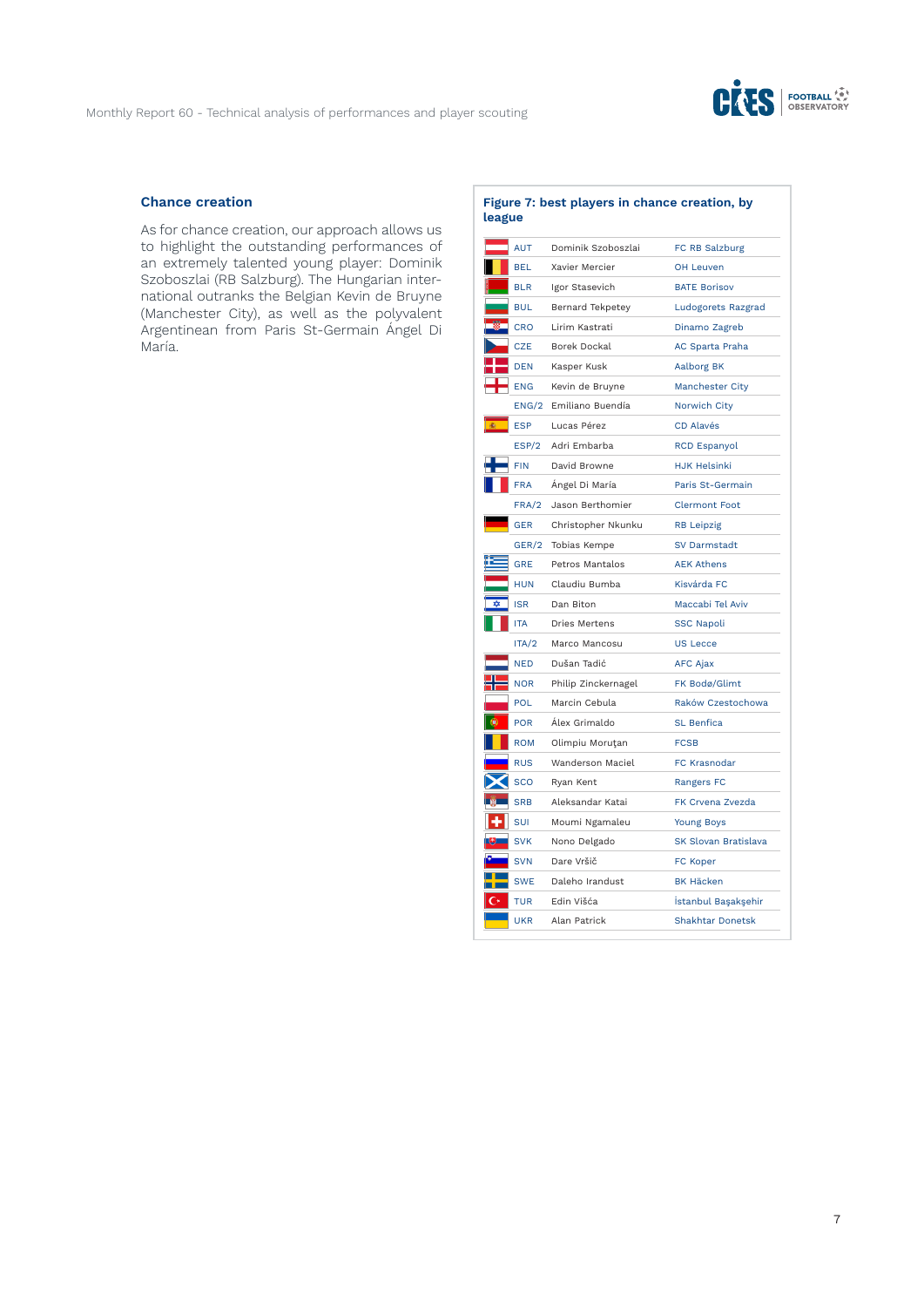

### **Shooting**

When it comes to shooting, the highest values for the first part of the 2020/21 season were measured for two very experienced players: Zlatan Ibrahimović (Milan) and Robert Lewandowski (Bayern Munich). The Malian striker from RB Salzburg Sékou Koïta has the top score for players outside of the big-5 European leagues, ahead of Pedro Gonçalves (Sporting CP) and Adam Armstrong (Blackburn Rovers).

| AUT        | Sékou Koïta          | FC RB Salzburg          |
|------------|----------------------|-------------------------|
| <b>BEL</b> | Théo Bongonda        | <b>KRC Genk</b>         |
| <b>BLR</b> | Vsevolod Sadovskiy   | <b>Rukh Brest</b>       |
| <b>BUL</b> | Mathias Coureur      | <b>Cherno More</b>      |
| CRO        | Kristijan Lovrić     | <b>HNK Gorica</b>       |
| <b>CZE</b> | Nicolae Stanciu      | Slavia Praha            |
| <b>DEN</b> | Haji Wright          | Sønderjysk Elitesport   |
| <b>ENG</b> | Mohamed Salah        | Liverpool FC            |
|            | ENG/2 Adam Armstrong | <b>Blackburn Rovers</b> |
| <b>ESP</b> | Mikel Oyarzabal      | <b>Real Sociedad</b>    |
| ESP/2      | José Corpas          | <b>UD Almería</b>       |
| <b>FIN</b> | Tim Väyrynen         | <b>HJK Helsinki</b>     |
| <b>FRA</b> | Kylian Mbappé        | Paris St-Germain        |
| FRA/2      | Mickaël Le Bihan     | <b>AJ Auxerre</b>       |
| <b>GER</b> | Robert Lewandowski   | Bayern München          |
| GER/2      | Christian Kühlwetter | <b>FC Heidenheim</b>    |
| GRE        | Youssef El Arabi     | Olympiacos FC           |
| <b>HUN</b> | János Hahn           | Paksi FC                |
| <b>ISR</b> | Nikita Rukavytsya    | Maccabi Haifa           |
| <b>ITA</b> | Zlatan Ibrahimović   | Milan AC                |
| ITA/2      | Massimo Coda         | <b>US Lecce</b>         |
| <b>NED</b> | Steven Berghuis      | Feyenoord               |
| <b>NOR</b> | Amahl Pellegrino     | <b>Kristiansund BK</b>  |
| POL        | Ivi López            | Raków Czestochowa       |
| POR        | Pedro Gonçalves      | <b>Sporting CP</b>      |
| <b>ROM</b> | Dennis Man           | <b>FCSB</b>             |
| <b>RUS</b> | Nikola Vlašić        | <b>CSKA Moskva</b>      |
| <b>SCO</b> | Kemar Roofe          | <b>Rangers FC</b>       |
| <b>SRB</b> | Aleksandar Katai     | FK Crvena Zvezda        |
| <b>SUI</b> | Jean-Pierre Nsamé    | <b>Young Boys</b>       |
| <b>SVK</b> | Vahan Bichakhchyan   | MŠK Žilina              |
| <b>SVN</b> | Aljoša Matko         | <b>NK Maribor</b>       |
| <b>SWE</b> | Stefano Vecchia      | <b>IK Sirius</b>        |
| <b>TUR</b> | Davidson da Luz      | Alanyaspor              |
|            |                      |                         |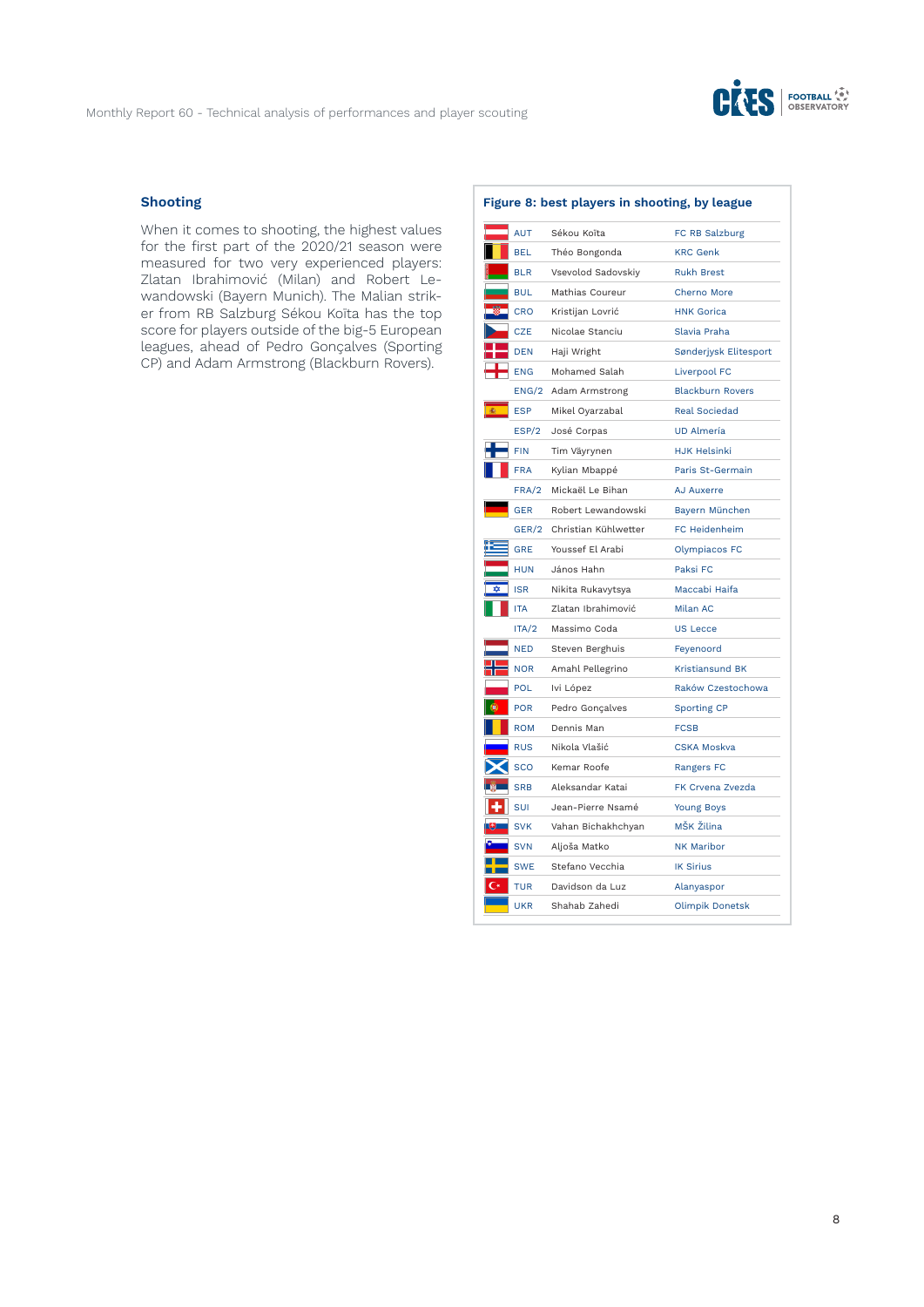

## **4. Conclusion**

The methodology developed to measure as much objectively as possible the performance of players in different areas of the game is particularly useful when it comes to scouting. We present below the top ten lists of players born in the 2000's for each of the game domains studied. In this case, the playing time threshold to be included in the rankings has been set at 450 domestic league minutes.

Nathan Collins (Stoke City) stands out when it comes to rigour. The Irish centre back seems destined for a great career. He should soon receive his first call for the senior national team of his country. Collins outranks another player from a second division championship, Andrea Papetti (Brescia), as well as the very young Croatian talent Joško Gvardiol (2002) of Dinamo Zagreb.

A Malian top the rankings for U21 players not yet active in the five major European leagues: Mohamed Camara. The RB Salzburg midfielder is brilliantly following on the footsteps of other top footballers trained in the academies ran according to the precepts of the French maestro Jean-Marc Guillou. Among the numerous JMG pupils notably are the Touré brothers, Yaya and Kolo, as well as Amadou Haïdara and Diadie Samassékou, who also started their European career at RB Salzburg before to move on into the big-5.

#### **Figure 9: the top ten U21's in rigour, outside the big-5**

| 1              | Nathan Collins       | 2001 Stoke City FC (ENG/2)  |
|----------------|----------------------|-----------------------------|
| $\overline{2}$ | Andrea Papetti       | 2002 Brescia Calcio (ITA/2) |
| 3              | Joško Gvardiol       | 2002 Dinamo Zagreb (CRO)    |
| 4              | Kik Pierie           | 2000 FC Twente (NED)        |
| 5.             | Bafodé Diakité       | 2001 Toulouse FC (FRA/2)    |
| 6              | Vasilije Bakić       | 2000 FK Indija (SRB)        |
| 7              | Lutsharel Geertruida | 2000 Feyenoord (NED)        |
| 8.             | David Zima           | 2000 Slavia Praha (CZE)     |
| 9              | Joannis Michailidis  | 2000 PAOK FC (GRE)          |
|                | 10 David Nemeth      | 2001 SK Sturm Graz (AUT)    |
|                |                      |                             |

#### **Figure 10: the top ten U21's players in recovery, outside the big-5**

| 1. | Mohamed Camara                                 | 2000 FC RB Salzburg (AUT)   |
|----|------------------------------------------------|-----------------------------|
| 2  | Tom Krauss                                     | 2001 FC Nürnberg (GER/2)    |
| 3  | Samuel Costa                                   | 2000 UD Almería (ESP/2)     |
| 4  | David Nemeth                                   | 2001 SK Sturm Graz (AUT)    |
| 5  | Leonidas Stergiou                              | 2002 FC St. Gallen (SUI)    |
| 6  | Stefan Milić                                   | 2000 NK Varaždin (CRO)      |
| 7  | Konstantin Maradishvili 2000 CSKA Moskva (RUS) |                             |
| 8  | José Gragera                                   | 2000 Sporting Gijón (ESP/2) |
| 9  | David Zima                                     | 2000 Slavia Praha (CZE)     |
|    | 10   Oleksandr Nazarenko                       | 2000 SK Dnipro-1 (UKR)      |
|    |                                                |                             |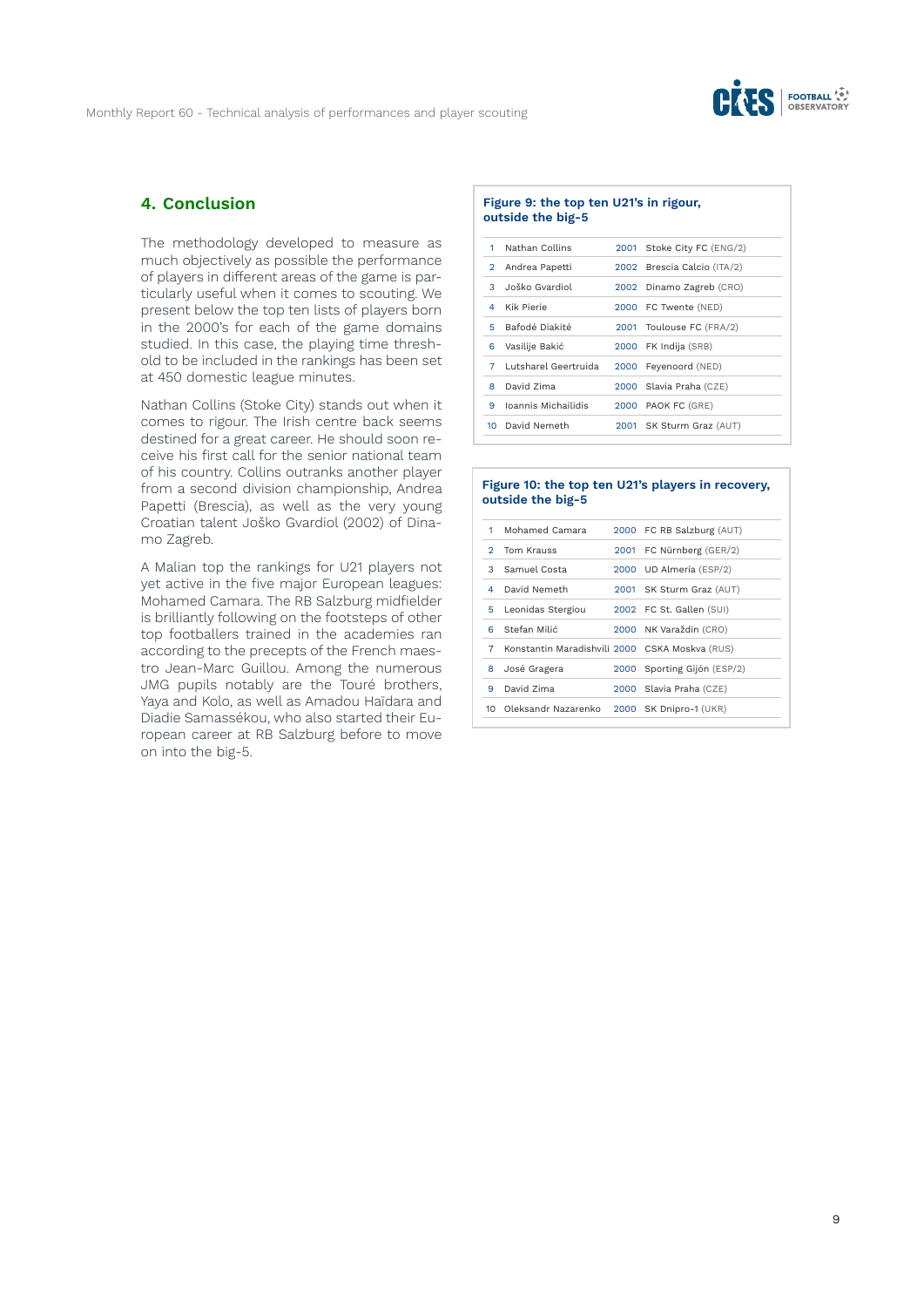

At the head of the distribution rankings for non big-5 U21 players is a 2002-born great talent: Ryan Gravenberch from Ajax. The Dutch midfielder ranks ahead of another Champions League player, Marcos Antônio from Shakhtar Donetsk, as well as of the very promising Nail Umyarov from Spartak Moscow. The latter should soon make his debut in the Russian national A-team. Mohamed Camara is well ranked also in this area of the game (4th).

The Georgian Khvicha Kvaratskhelia has the highest score in take on for U21 players outside of the five major European championships. The only big-5 league player born in the 2000s with a greater value is the Ivorian full back of Torino Wilfried Singo. Currently loaned to Desna, Mykhailo Mudryk ranks second. He will probably soon get a chance to return to his owner club: Shakhtar Donetsk.

#### **Figure 11: the top ten U21's in distribution, outside the big-5**

| 1              | Ryan Gravenberch  | 2002 AFC Ajax (NED)         |
|----------------|-------------------|-----------------------------|
| 2.             | Marcos Antônio    | 2000 Shakhtar Donetsk (UKR) |
| 3              | Nail Umyarov      | 2000 Spartak Mosvka (RUS)   |
| 4              | Mohamed Camara    | 2000 FC RB Salzburg (AUT)   |
| 5.             | Antony dos Santos | 2000 AFC Ajax (NED)         |
| 6.             | Alhassan Yusuf    | 2000 IFK Göteborg (SWE)     |
| $\overline{7}$ | Pavel Maslov      | 2000 Spartak Mosvka (RUS)   |
| 8              | Damjan Daničić    | 2000 NK Varaždin (CRO)      |
| 9              | Johan Karlsson    | 2001 IK Sirius (SWE)        |
| 10             | Oliver Skipp      | 2000 Norwich City (ENG/2)   |
|                |                   |                             |

#### **Figure 12: the top ten U21's in take on, outside the big-5**

| 1. | Khvicha Kvaratskhelia 2001 Rubin Kazan (RUS) |                             |
|----|----------------------------------------------|-----------------------------|
| 2  | Mykhailo Mudryk                              | 2001 FK Desna (UKR)         |
| 3  | Tetê Martins                                 | 2000 Shakhtar Donetsk (UKR) |
| 4  | Kamaldeen Sulemana                           | 2002 FC Nordsjælland (DEN)  |
| 5  | Antony dos Santos                            | 2000 AFC Ajax (NED)         |
| 6  | Godfri Stephen                               | 2000 FK Isloch (BLR)        |
| 7  | Magnus Warming                               | 2000 Lyngby BK (DEN)        |
| 8  | Kevin Sessa                                  | 2000 FC Heidenheim (GER/2)  |
| 9  | Enis Fazlagikj                               | 2000 MŠK Žilina (SVK)       |
|    | 10 Finn Becker                               | 2000 FC St. Pauli (GER/2)   |
|    |                                              |                             |